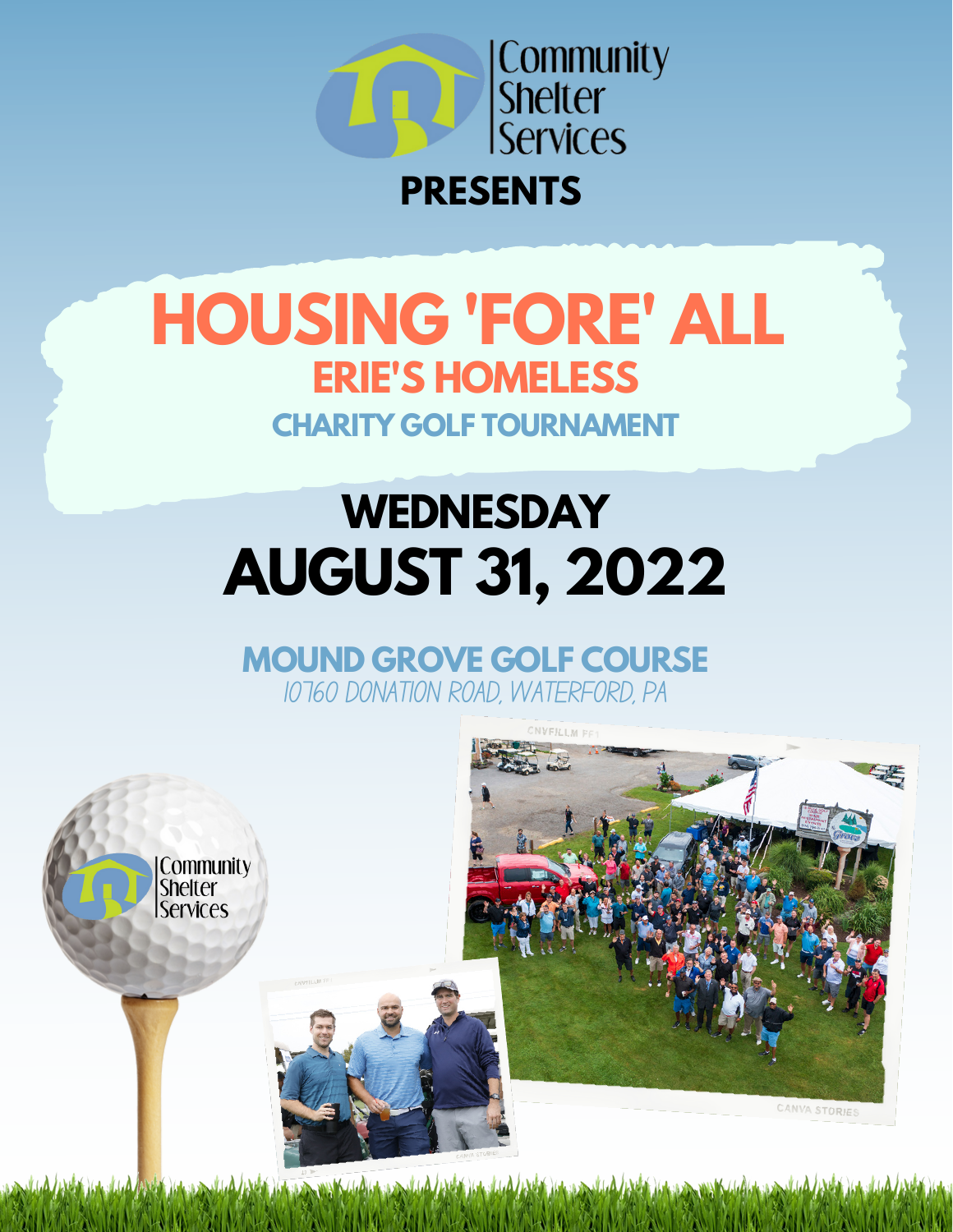#### **PRESENTING SPONSOR**

- (3) FOURSOMES IN THE TOURNAMENT
- COMPANY I OGO ON ALL PRINT AND SOCIAL MEDIA
- COMPANY LOGO ON WELCOME BANNER
- COMPANY LOGO ON ALL 18 HOLFS
- IOXIO ARFA AT RFGISTRATION
- BREAKFAST, LUNCH, DINNER & DRINKS

#### **VISION SPONSOR \$3,000**

- (3) FOURSOMES IN THE TOURNAMENT
- COMPANY I OGO ON ALL PRINT AND SOCIAL MEDIA
- COMPANY LOGO ON WELCOME BANNER
- BREAKFAST, LUNCH, DINNER & DRINKS

#### **DINNER SPONSOR \$2,000**

- COMPANY LOGO ON ALL TABLES DURING DINNER PRESENTATION
- COMPANY LOGO ON ALL PRINT AND SOCIAL MEDIA
- COMPANY I OGO ON WFI COMF BANNER
- (2) DINNER TICKETS

Community **Shelter Services** 

#### **GOODIE BAG SPONSOR \$1,500**

- (1) FOURSOME IN THE TOURNAMENT
- COMPANY I OGO ON ALL PRINT AND SOCIAL MEDIA
- COMPANY REPRESENTED IN ALL GOODIE BAGS
- COMPANY LOGO ON WELCOME BANNER
- BREAKFAST, I UNCH, DINNER & DRINKS

#### **GOLF BALL SPONSOR**

) (also a since sin ShKe/, (al) (also a since) (al) / leVdali ) (also al , (al) / leVdali ) (also a sin

- (1) FOURSOME IN THE TOURNAMENT
- COMPANY LOGO ON ALL PRINT AND SOCIAL MEDIA
- COMPANY LOGO ON WELCOME BANNER
- BREAKFAST, LUNCH, DINNER & DRINKS

**\$5,000**

### **\$1,000**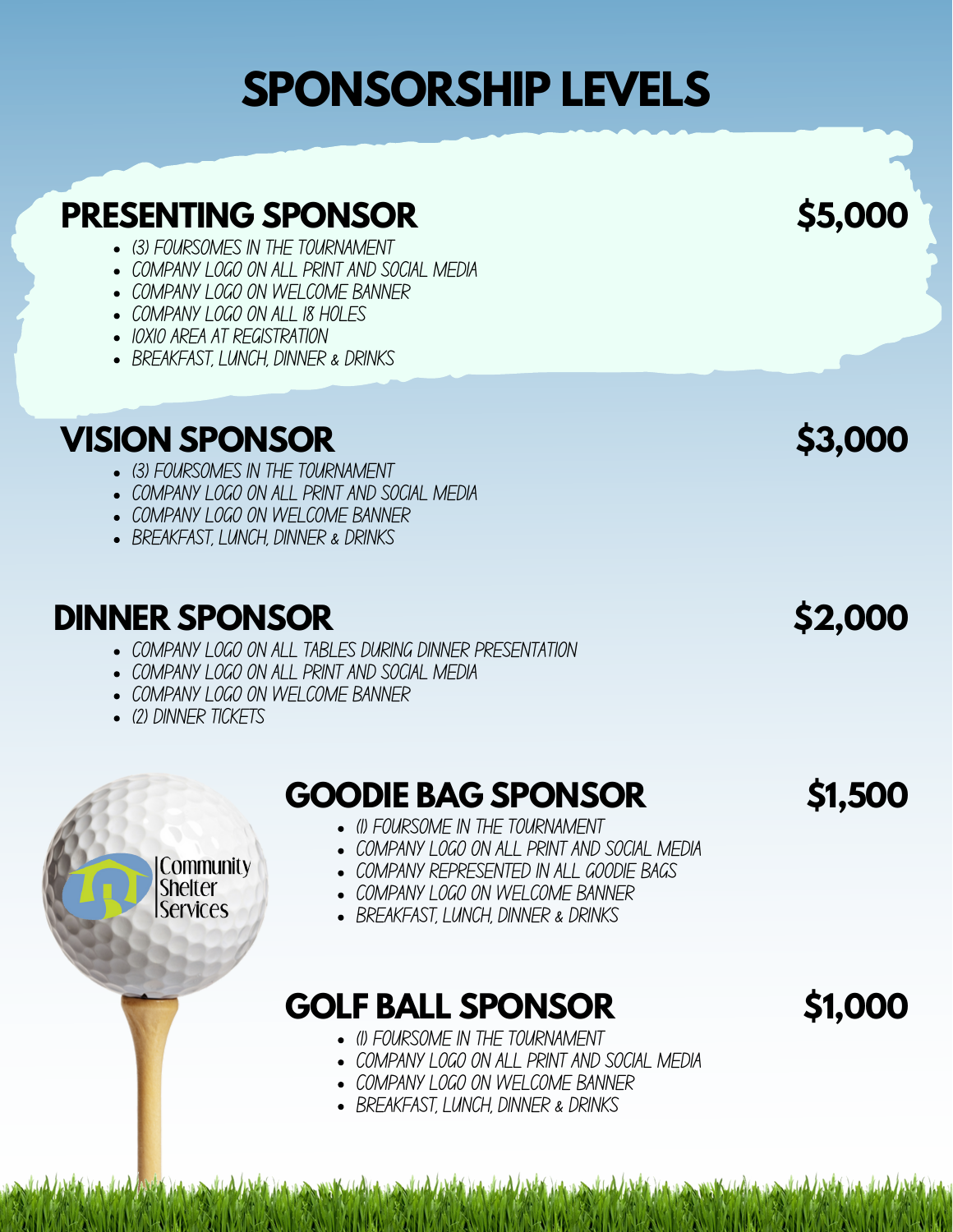#### **BREAKFAST SPONSOR \$1,000**

- (2) FOURSOMES IN THE TOURNAMENT
- COMPANY I OGO ON PRINT AND SOCIAL MEDIA
- COMPANY LOGO ON WELCOME BANNER
- COMPANY LOGO ON TABLES AT BREAKFAST
- IOXIO ARFA AT BRFAKFAST
- BREAKFAST, LUNCH, DINNER & DRINKS

### **LUNCH SPONSOR**

- (2) FOURSOMES IN THE TOURNAMENT
- COMPANY LOGO ON PRINT AND SOCIAL MEDIA
- COMPANY I OGO ON WFI COMF BANNER
- COMPANY I OGO AT BOTH I UNCH STOPS
- BREAKFAST, LUNCH, DINNER & DRINKS

#### **PUTTING GREEN SPONSOR \$1,000**

- (2) FOURSOMES IN THE TOURNAMENT
- COMPANY LOGO ON PRINT AND SOCIAL MEDIA
- COMPANY I OGO ON WFI COMF BANNER
- COMPANY I OGO DISPI AYFD AT PUTTING GRFFN
- BREAKFAST, LUNCH, DINNER & DRINKS

Community **Shelter Services** 

### **DRIVING RANGE SPONSOR \$1,000**

- (2) FOURSOMES IN THE TOURNAMENT
- COMPANY LOGO ON PRINT AND SOCIAL MEDIA
- COMPANY LOGO ON WELCOME BANNER
- COMPANY LOGO DISPLAYED AT DRIVING RANGE
- BREAKFAST, LUNCH, DINNER & DRINKS

### **CART SPONSOR**

- (2) FOURSOMES IN THE TOURNAMENT
- COMPANY I OGO ON PRINT AND SOCIAL MEDIA
- COMPANY I OGO ON WFI COMF BANNER
- COMPANY LOGO ON ALL GOLF CARTS
- BREAKFAST, LUNCH, DINNER & DRINKS

**\$1,000**

**\$1,000**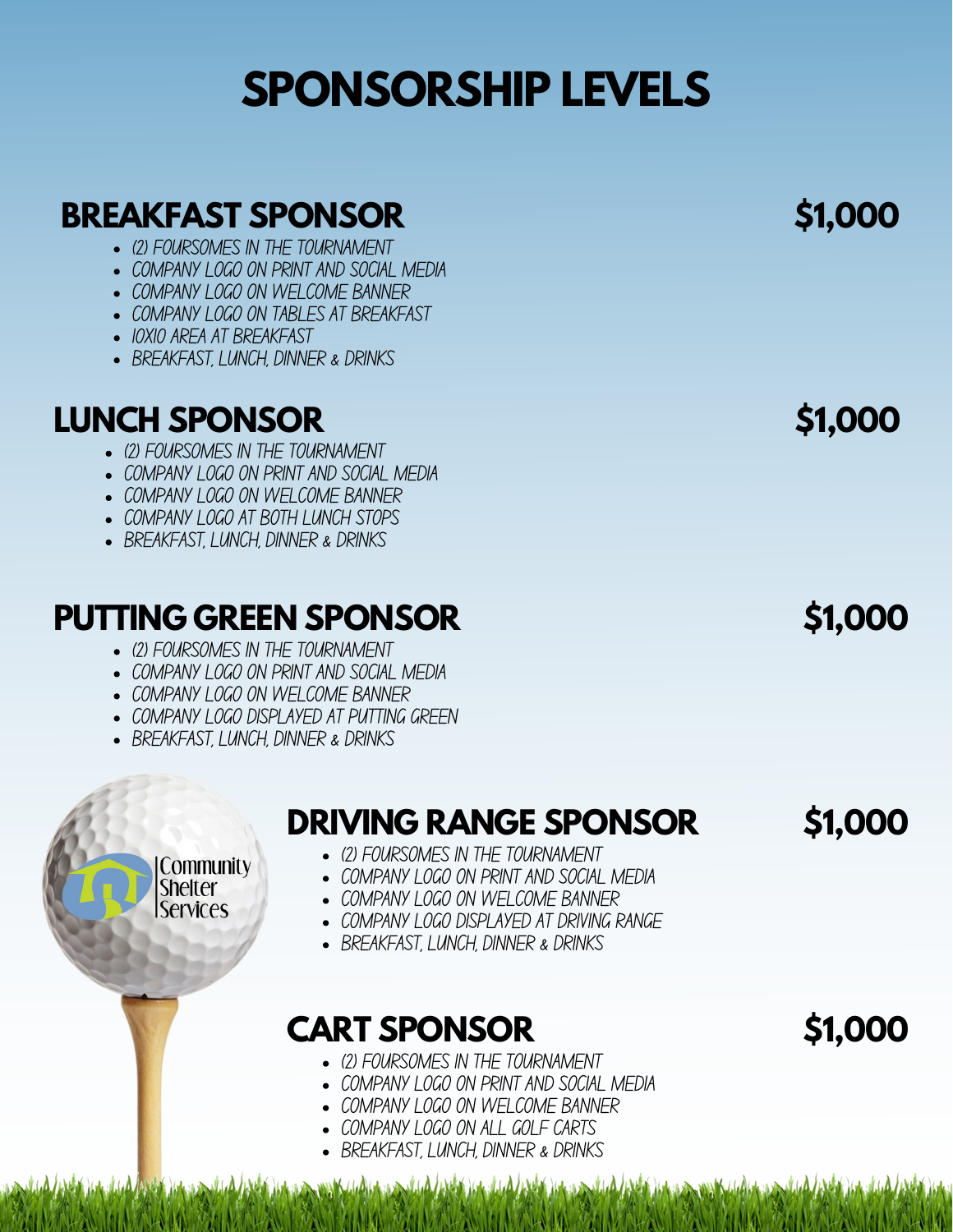#### **HOLE SPONSOR**

- (1) FOURSOME IN THE TOURNAMENT
- COMPANY I OGO ON PRINT AND SOCIAL MEDIA
- COMPANY LOGO ON WELCOME BANNER
- COMPANY LOGO AT HOLE ON THE COURSE
- BREAKFAST, LUNCH, DINNER & DRINKS

#### **WATER SPONSOR \$500**

- COMPANY I OGO ON WATER BOTTLES IN ALL CARTS
- COMPANY I OGO ON PRINT AND SOCIAL MEDIA
- COMPANY I OGO ON WFI COMF BANNER

### **AWARD SPONSOR \$500**

Community **Shelter Services** 

- COMPANY RECOGNIZED AT DINNER PRESENTATION/AWARDS CEREMONY
- COMPANY LOGO ON ALL PRINT AND SOCIAL MEDIA
- COMPANY I OGO ON WFI COMF BANNER

#### **MUSIC SPONSOR \$400**

- COMPANY LOGO ON ALL PRINT AND SOCIAL MEDIA
- COMPANY I OGO ON WFI COMF BANNER

#### **SNACK SPONSOR**

- COMPANY I OGO ON PRINT AND SOCIAL MEDIA
- COMPANY I OGO ON WFI COMF BANNER

AlaAldata oo soo allaad AlaAlda la dagalad AlaAlda la daga soo soo

**\$1,000**

**\$400**